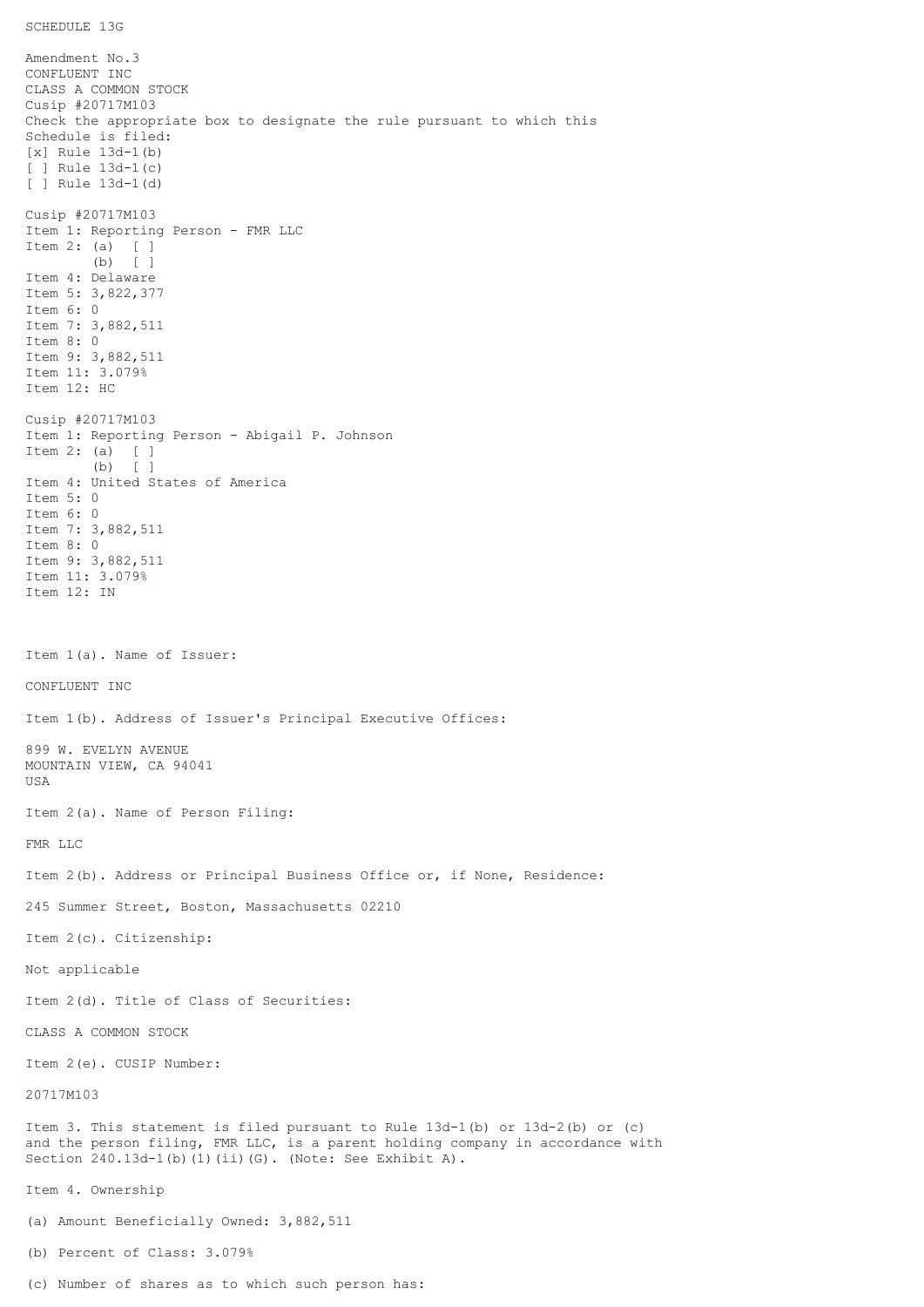(i) sole power to vote or to direct the vote: Please see the responses to Items 5 and 6 on the cover page

(ii) shared power to vote or to direct the vote: 0

(iii) sole power to dispose or to direct the disposition of: 3,882,511

(iv) shared power to dispose or to direct the disposition of: 0

Item 5. Ownership of Five Percent or Less of a Class.

If this statement is being filed to report the fact that as of the date hereof, the reporting person has ceased to be the beneficial owner of more than five percent of the class of securities, check the following (X).

Item 6. Ownership of More than Five Percent on Behalf of Another Person.

One or more other persons are known to have the right to receive or the power to direct the receipt of dividends from, or the proceeds from the sale of, the CLASS A COMMON STOCK of CONFLUENT INC. No one other person's interest in the CLASS A COMMON STOCK of CONFLUENT INC is more than five percent of the total outstanding CLASS A COMMON STOCK.

Item 7. Identification and Classification of the Subsidiary Which Acquired the Security Being Reported on By the Parent Holding Company.

See attached Exhibit A.

Item 8. Identification and Classification of Members of the Group.

Not applicable.

Item 9. Notice of Dissolution of Group.

Not applicable.

Item 10. Certifications.

By signing below I certify that, to the best of my knowledge and belief, the securities referred to above were acquired and are held in the ordinary course of business and were not acquired and are not held for the purpose of or with the effect of changing orinfluencing the control of the issuer of the securities and were not acquired and are not held in connection with or as a participant in any transaction having that purpose or effect.

Signature

After reasonable inquiry and to the best of my knowledge and belief, I certify that the information set forth in this statement is true, complete and correct.

June 9, 2022 Date

/s/ Kevin M. Meagher Signature

Kevin M. Meagher Duly authorized under Power of Attorney effective as of September 28, 2018, by and on behalf of FMR LLC and its direct and indirect subsidiaries\*

\* This power of attorney is incorporated herein by reference to Exhibit 24 to the Schedule 13G filed by FMR LLC on October 9, 2018, accession number: 0000315066-18-002414.

Exhibit A

Pursuant to the instructions in Item 7 of Schedule 13G, the following table lists the identity and Item 3 classification, if applicable, of each relevant entity that beneficially owns shares of the security class being reported on this Schedule 13G.

Entity ITEM 3 Classification

Fidelity Institutional Asset Management Trust Company BK